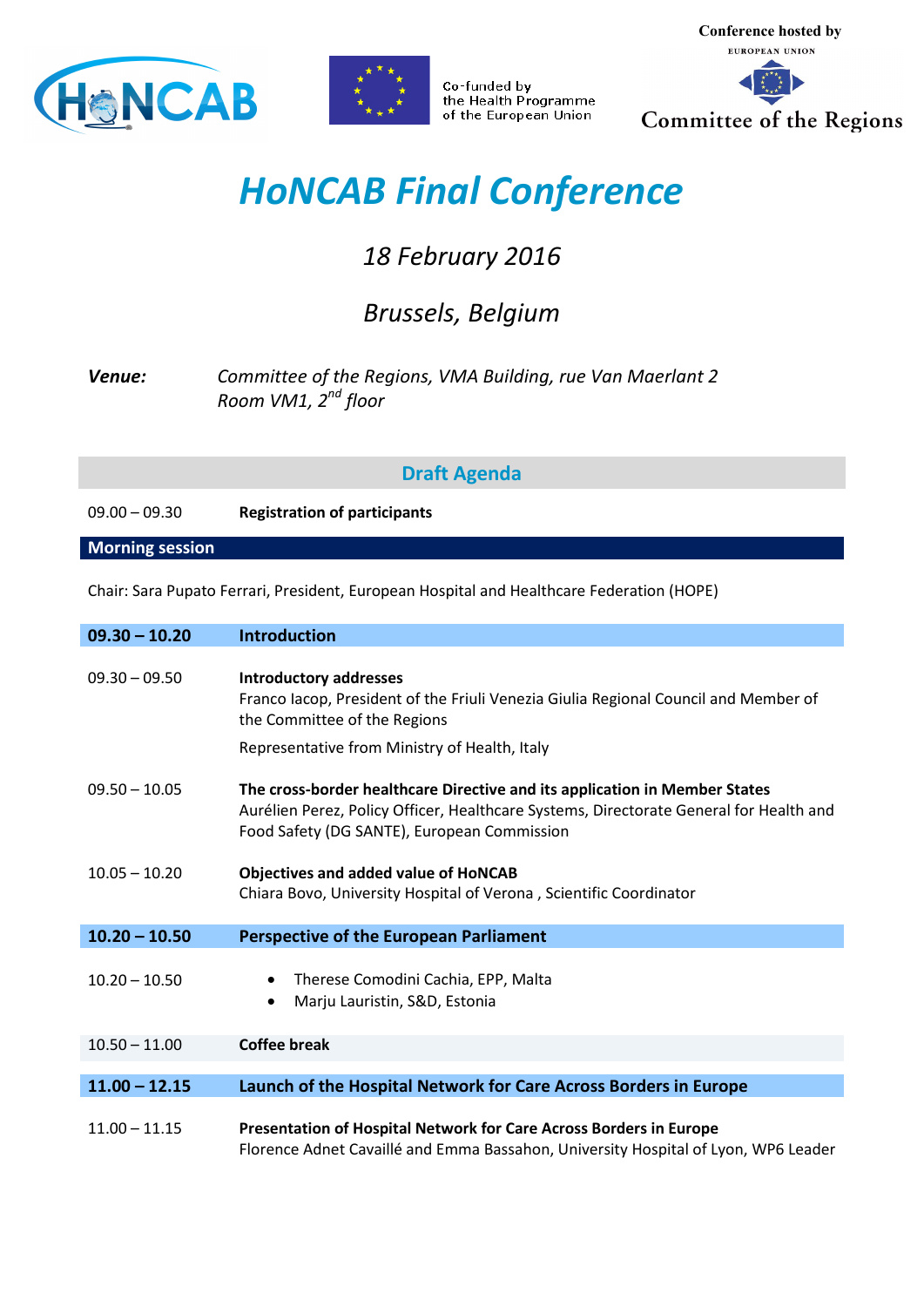| $11.15 - 12.00$          | Panel discussion with members of the Network of Hospitals<br>Moderator: Pascal Garel, Chief Executive, European Hospital and Healthcare<br>Federation (HOPE) |
|--------------------------|--------------------------------------------------------------------------------------------------------------------------------------------------------------|
|                          | University Hospital of Verona<br>University Hospital of Lyon<br>٠<br>University Hospital "Santa Maria della Misericordia" of Udine<br>tbc<br>$\bullet$       |
| $12.00 - 12.15$          | Award of the certificate to Network members                                                                                                                  |
| $12.15 - 13.00$          | Lunch                                                                                                                                                        |
| <b>Afternoon session</b> |                                                                                                                                                              |
|                          | Chair: Sara Pupato Ferrari, President, European Hospital and Healthcare Federation (HOPE)                                                                    |
| $13.00 - 14.25$          | <b>HONCAB Results</b>                                                                                                                                        |
|                          |                                                                                                                                                              |

| $13.00 - 13.15$ | System for exchange of information<br>Ranieri Poli and Lorenzo Gangitano, University Hospital of Verona, WP4 Leader                                                                          |
|-----------------|----------------------------------------------------------------------------------------------------------------------------------------------------------------------------------------------|
| $13.15 - 13.30$ | System to receive feedback from patients<br>Tit Albreht, National Institute of Public Health - Slovenia, WP5 Leader                                                                          |
| $13.30 - 13.45$ | <b>Comparison of DRG-based tariffs</b><br>Alexander Geissler, Technische Universität Berlin, WP7 Leader                                                                                      |
| $13.45 - 13.55$ | Investigation on key thematic issues: tourism, cross-border care<br>Leopoldo Comisso, Local health authority n. 2 "Bassa Friulana- Isontina", WP8 Leader                                     |
| $13.55 - 14.00$ | Tourism and healthcare as strategies for European integration<br>Isabella De Monte, MEP, S&D, Italy                                                                                          |
| $14.00 - 14.15$ | Strengths and limits of the HoNCAB project: preliminary results from the project<br>evaluation<br>Pietro del Giudice, University of Udine, WP3 Leader                                        |
| $14.15 - 14.25$ | Q&A                                                                                                                                                                                          |
| $14.25 - 14.45$ | <b>Coffee break</b>                                                                                                                                                                          |
| $14.45 - 15.40$ | Looking into the future                                                                                                                                                                      |
| $14.45 - 15.00$ | <b>Recommendations from the HoNCAB project</b><br>Maria Ganner, Lower Austrian Health and Social Fund - NÖGUS, WP9 Leader                                                                    |
| $15.00 - 15.15$ | Cross-border healthcare and the perspective of patients<br>Kaisa Immonen-Charalambous, Director of Policy, European Patients' Forum - EPF,<br>Member of HoNCAB advisory board                |
| $15.15 - 15.30$ | Cross-border healthcare and the perspective of payers<br>Corinna Hartrampf, Project Manager, International Association of Mutual Benefit<br>Societies - AIM, Member of HoNCAB advisory board |
| $15.30 - 15.40$ | Q&A                                                                                                                                                                                          |
| $15.40 - 15.55$ | <b>Conclusions</b>                                                                                                                                                                           |

15.40 – 15.55 Chiara Bovo, University Hospital of Verona , Scientific Coordinator